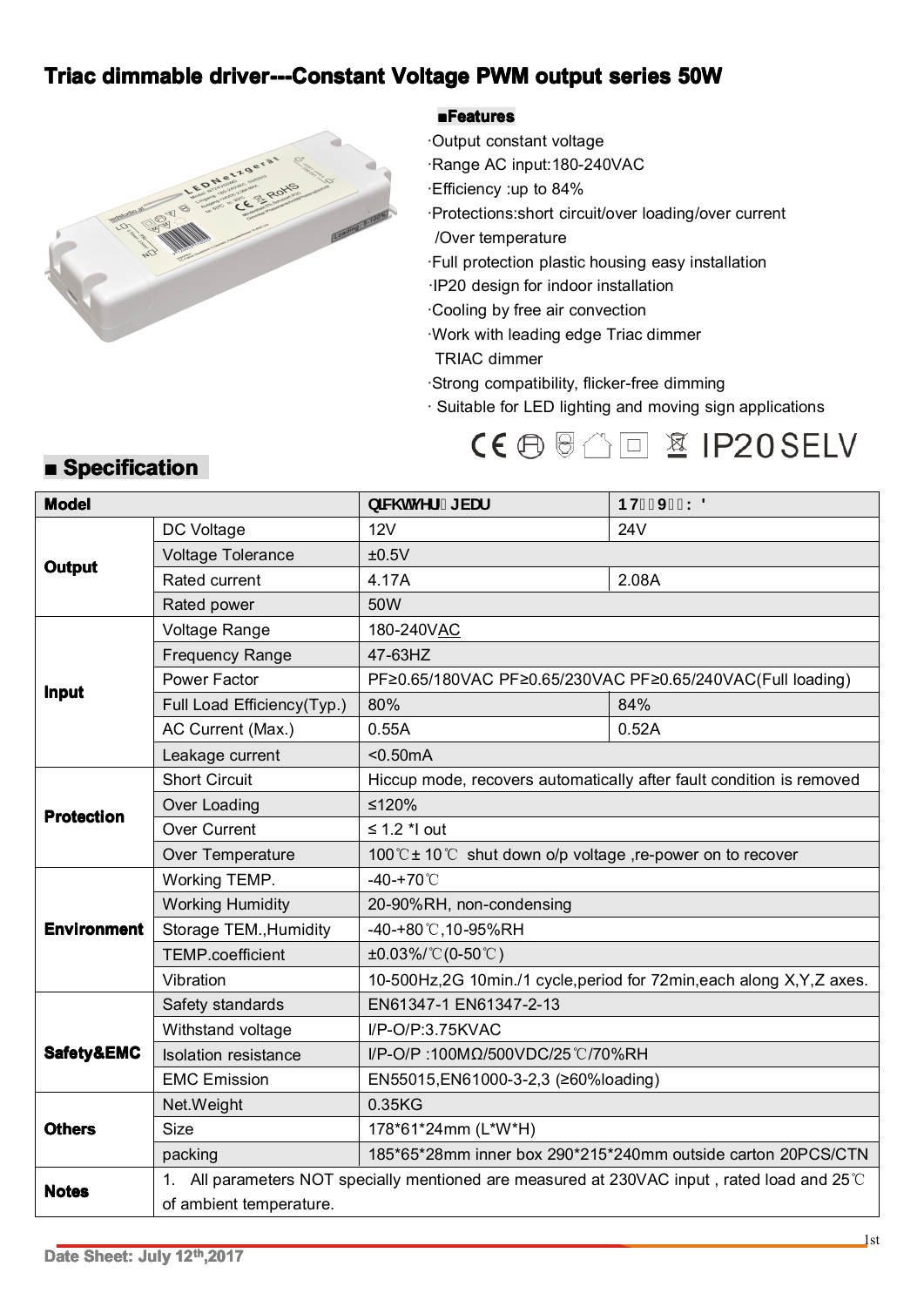## Triac dimmable driver---Constant Voltage PWM output series 50W

| 2.  | Tolerance: includes set us tolerance, line regulation and load regulation.                                                                                                                                            |
|-----|-----------------------------------------------------------------------------------------------------------------------------------------------------------------------------------------------------------------------|
| 3.  | The power supply is considered as a component that will be operated in combination with final                                                                                                                         |
| -4. | Equipment. Since EMC performance will be affected by the complete installation, the final<br>equipment manufactures must be-qualify EMC Directive on the complete installation again<br>Loading range from 5% to 100% |

### **■Mechanical Mechanical Mechanical Mechanical Specification**



※Input with Live Wire AC (L), Neutral Wire AC(N) ※Output LED SEC output Positive (LED+) , output negative(LED-). Connected to LED Lamps.<br>※ Suggested wire diameter:Input 0.75-2.5m㎡; Output:0.5-2.5m㎡.

※ Suggested wire diameter: Input 0.75-2.5mm<sup>2</sup>; Output: 0.5-2.5mm<sup>2</sup>.

※ Suggested wire diameter:Input 0.75-2.5m㎡; Output:0.5-2.5m㎡.<br>※ Please make sure you connect these correctly otherwise your product will not function correctly and could be<br>damaged. damaged.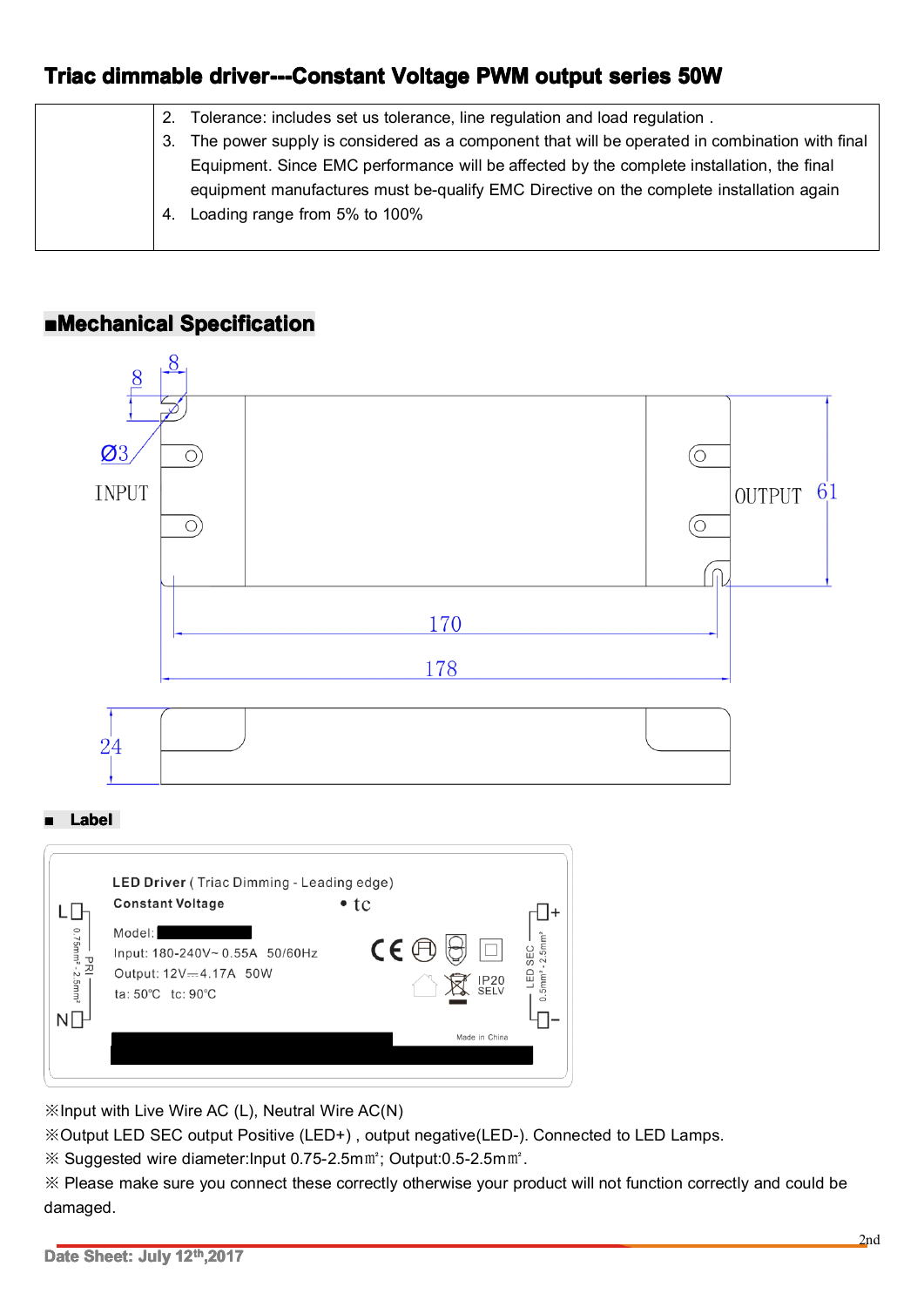## **Triac dimmable dimmableimmabledriver---Constant driver---Constantdriver---Constantriver---ConstantVoltage VoltagePWM output series 50W**

※Note: Any other requests we can customized.

#### **■Dimming DimmingDimming Operation Operation**

※Output constant current level can be adjusted through input terminal of the AC phase line(L) by connection <sup>a</sup> triac dimmer.

※Usually matching with leading edge Triac Dimmers

※please try to use the small power dimmer, have access to <sup>a</sup> wider dimming range, high-power dimmer is difficult to achieve the output current to zero

※please try to use dimmers with power at least 3 times as the output power of the driver.



.......................................................................................................................................................................................

#### $\blacksquare$  **Connecting Diagram**